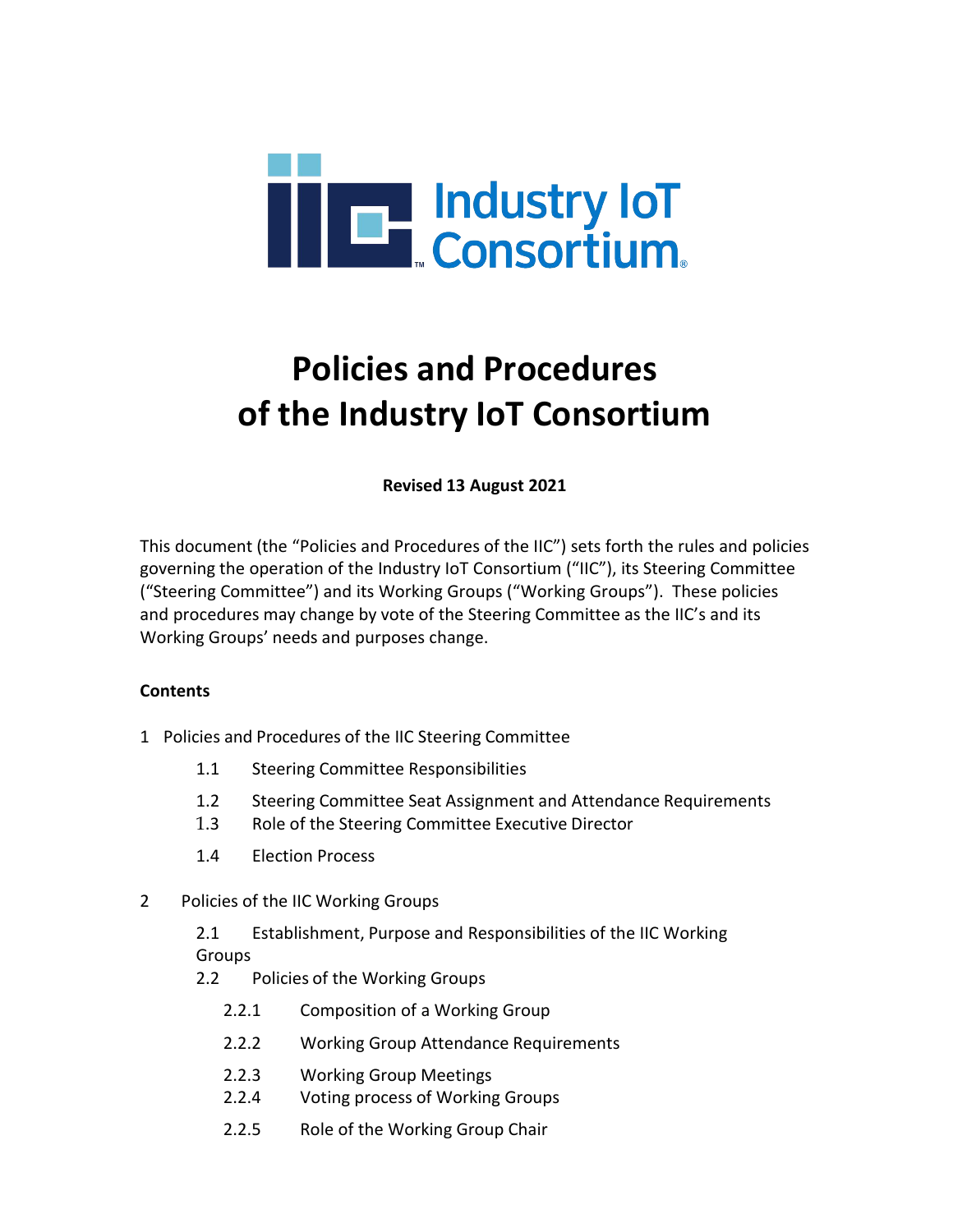- 3 IIC Working Group Task Groups
- 4 Intellectual Property Rights
	- 4.1 IPR Principles
		- 4.1.1 Confidentiality
		- 4.1.2 Authority
		- 4.1.3 Erroneous Statements
	- 4.2 Copyright
		- 4.2.1 License and Ownership
		- 4.2.2 Conditions of Contribution
	- 4.3 Release of Materials
	- 4.4 Trademark
	- 4.5 Patents
	- 4.6 No Technical Development
- 5 Definitions and Acronyms
- 6 Copyright, Authorship and Revisions

#### **1 Policies and Procedures of the IIC Steering Committee**

The Steering Committee has the following seats, each of which (except the Executive Director) is affiliated with an Industry IoT Consortium Member:

*Five founder seats* are permanent and assigned to the five founding Members as long as they remain in good standing. When a Founding member withdraws, is no longer in good standing, or drops to a lower category of membership, a newly created Contributing membership seat replaces the original Founding membership seat. No new Founding membership seats are ever created. The newly created Contributing member seats to replace each Founding member seat does not count against the seats for Contributing members calculated based on the membership size.

*In addition, up to four seats for* Contributing Members, one such seat for every 100 overall Members of the IIC, up to 400 overall Members in all classes of membership. Only Founding Members and Contributing Members may nominate and vote for the Contributing Member candidates, which elections take place annually each April (or as soon thereafter as feasible). These elected seats have a four-year term.

*Two seats for large industry Members,* nominated and filled by annual vote of the general membership of the respective level. These elected seats have a one-year term.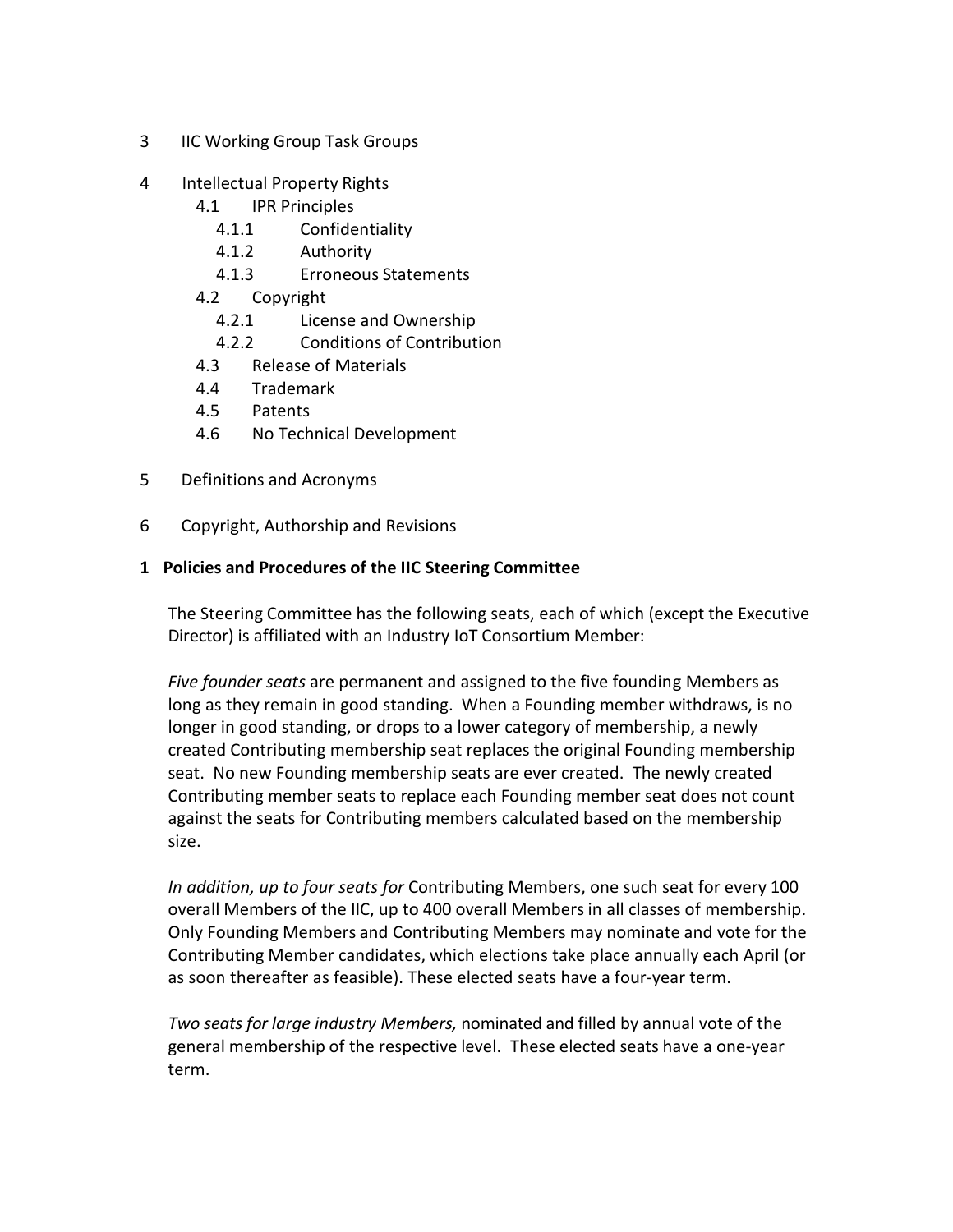*One seat for small industry (or start-up) Members*, nominated and filled by annual vote of the general membership of the respective level. These elected seats have a one-year term.

*One seat for Members from academia or nonprofit organizations*, nominated and filled by annual vote of the general membership of the respective level. These elected seats have a one-year term.

*The Executive Director*, serving *ex officio*.

## **1.1 Steering Committee Responsibilities**

The role of the Steering Committee includes (but is not limited to) fiscal oversight, setting up subgroups as appropriate, including but not limited to research selection, testbed creation and defining standards requirements and priorities. The Steering Committee will function like a Board, will take such actions and establish such rules and policies as it deems appropriate, and will create Working Groups that:

- Consider research proposals and grant funding from government funds.
- Prioritize and develop requirements for standards to run through OMG (or other standards organizations).
- Make decisions on publications (white papers, etc.).
- Define and manage the rules.
- Other items as required.

The Steering Committee will meet at such times as agreed upon by those holding seats, who may participate in meetings by conference telephone or similar means.

## **1.2 Steering Committee Seat Assignment and Attendance Requirements**

The Industry IoT Consortium Steering Committee seats are assigned to an individual, not to the Member. There may be no more than one Steering Committee member from any particular Member. Founding Members automatically receive one (1) Steering Committee seat. A Steering Committee member may relinquish that membership voluntarily, or may place that membership at risk through inactivity. Specifically, failure to attend or appoint a delegate to attend two consecutive Steering Committee meetings places a member on probation. Attendance by the Steering Committee member or appointed delegate at the next Steering Committee meeting is mandatory or dismissal from the Steering Committee will result. Vacant Steering Committee seats are filled, at the earliest reasonable opportunity, by (i) appointment by the founding Members, if the vacancy is of a founding Member's seat, and (ii) by election, for all other vacancies.

## **1.3 Role of the Steering Committee Executive Director**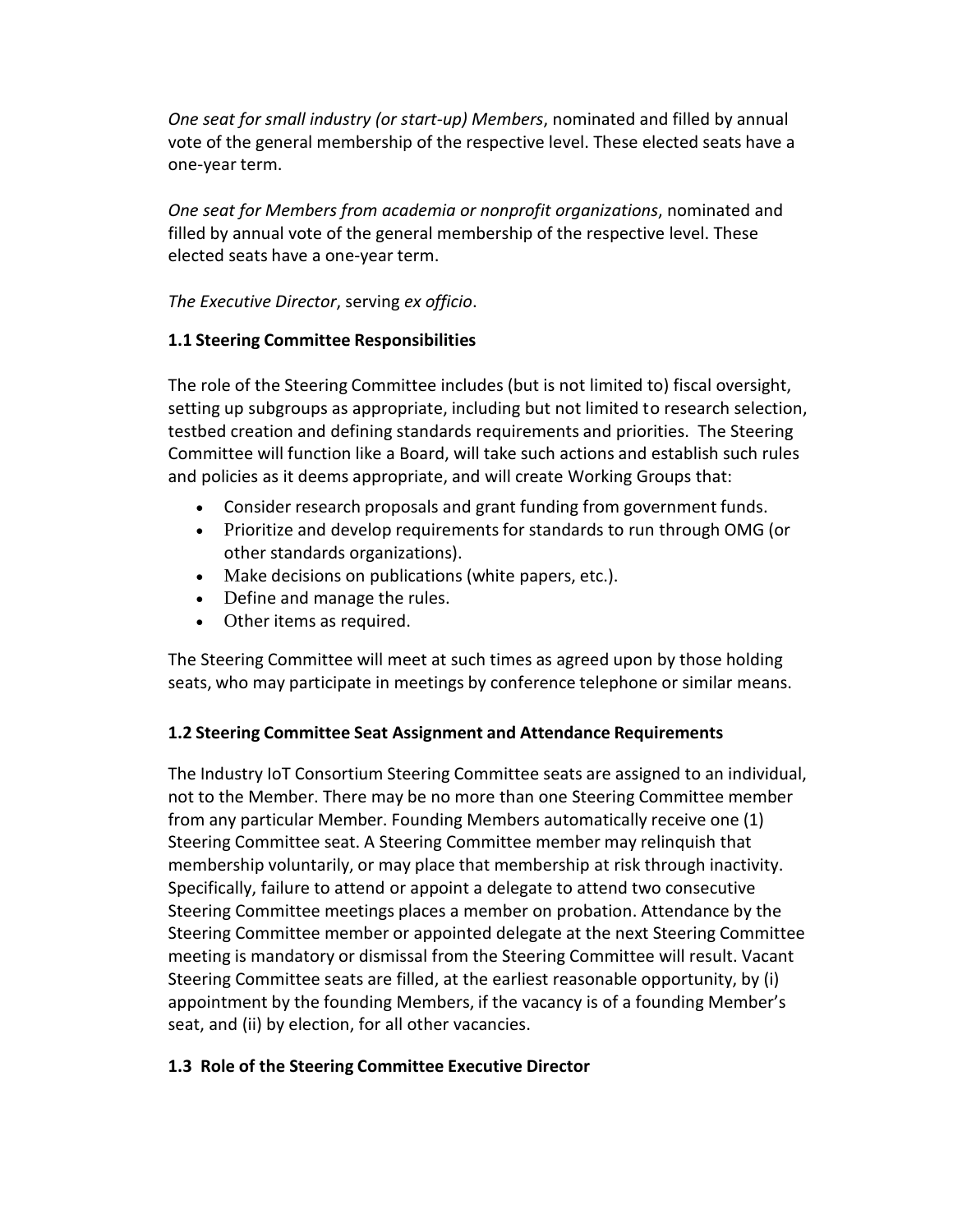The Executive Director of the IIC ("Executive Director") is an *ex officio* member of the Steering Committee and responsible for facilitating its meetings and actions, including ensuring the following:

- Meetings are scheduled in accordance with the applicable rules.
- Meetings are announced and the agenda is published at least two weeks prior to each meeting.
- Note is taken of which Steering Committee Members are represented at each meeting.
- A record is kept of all email discussions on matters under vote.

#### **1.4 Election Process**

Election for IIC Steering Committee elected seats is by Single [Transferable](http://www.electoral-reform.org.uk/single-transferable-vote) Vote [\(STV\)](http://www.electoral-reform.org.uk/single-transferable-vote) (see [http://www.electoral-reform.org.uk/single-transferable-vote\)](http://www.electoral-reform.org.uk/single-transferable-vote) of IIC Members eligible to vote. When a special election is held to fill an elected seat vacated before the regularly scheduled elections, the newly-elected Steering Committee member shall occupy that seat for the balance of that original term. Should a single election for several seats of different remaining terms take place, the STV vote transferring process will be used to fill the seats in order, longest term first.

Candidates for the one-year IIC Steering Committee elected seats require two nominations emailed to the person identified by the Executive Director to oversee the election process (the "Election Chair"). Representatives from a single Member may nominate at most four candidates. The nomination period is thirty days from the announcement by the Election Chair that nominations may be submitted until the closing date for nominations. During the nomination period, candidates are encouraged to submit a position statement to [the](mailto:nominations@iiconsortium.org) Election Chair. The position statement should describe the candidate's background and goals for participation on the Steering Committee. Candidates must acknowledge that their companies have allowed them to allocate the time necessary to perform the duties of a Steering Committee member. The acknowledgement is authored by the candidate and commonly appears at the end of the candidate's position statement. Candidates, nominators and Voting Representatives must be representatives of Members.

If, at the nominations closing date, there are no more candidates than elected seats available, all the candidates are deemed elected unopposed, and no election is held. If there are both full- and partial-term seats in an unopposed election, but more candidates than full-term seats, lots will be drawn (in a manner determined by the Executive Director) to determine which candidates are assigned the full-term seats.

#### **2 Policies of the IIC Working Groups**

#### **2.1 Establishment, Purpose and Responsibilities of the IIC Working Groups**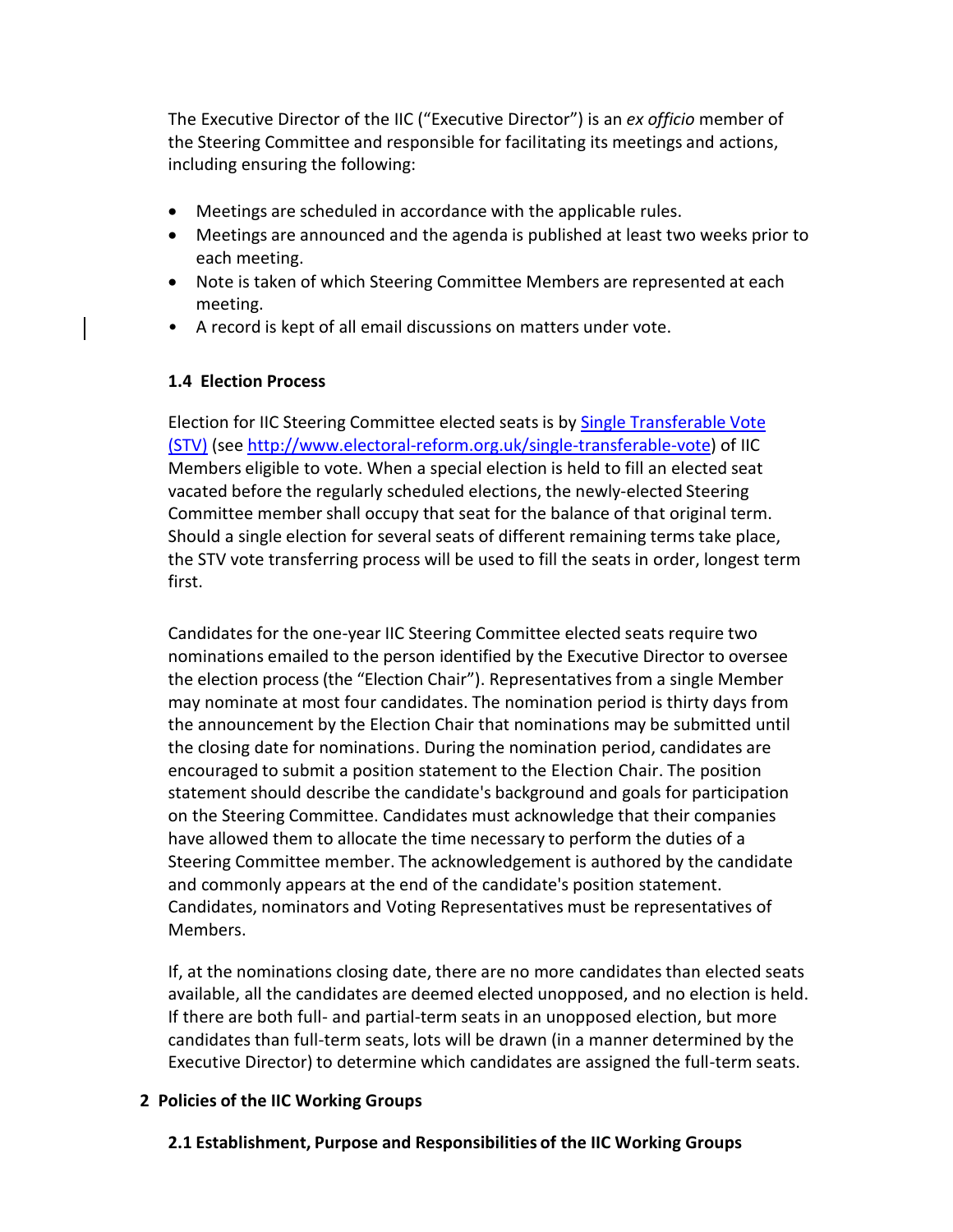The Working Groups are established or dissolved by majority vote of the Steering Committee. Any IIC Member can propose (verbally or in writing) a new Working Group with name, charter, and organizing chair or co-chairs, for vote by the Steering Committee.

The voting and structure of the Working Groups and their Task Groups is designed to ensure that all Members and their Representatives may participate in this process. Working Group activities may include, but are not limited to:

- Development of technical and security roadmaps
- Consideration of research proposals and grant funding from government funds
- Prioritization and development of requirements for standards to run through standards organizations
- Development of content (white papers, etc.) to enable more widespread adoption of the Industrial Internet
- Rules definition and management
- Setting up Task Groups, as appropriate
- Other items as required

# **2.2 Policies of the Working Groups**

This section describes the common policies for every Working Group. Policy extensions to cover unique circumstances of any individual Working Group may be adopted by the Steering Committee, or adopted by the Working Group with the approval of the Steering Committee, from time to time.

# **2.2.1 Composition of a Working Group**

A Working Group is composed of Member Representatives, one of whom (or an IIC employee) is the Chair. Initial organizing Chairs will be named by the Steering Committee when the Working Group is created and ratified. The Working Group can elect a new Chair or co-Chairs via majority vote at any time.

All Members may send any number of Representatives to any Working Group meeting.

# **2.2.2 Working Group Attendance Requirements**

There are no attendance requirements for Working Groups. Quorum for voting is five Members for the first three meetings and half the sum of the Members present at the previous three meetings for the fourth and subsequent meetings. Working Group meetings take place as conference calls/e-meetings and at IIC quarterly meetings.

# **2.2.3 Working Group Meetings**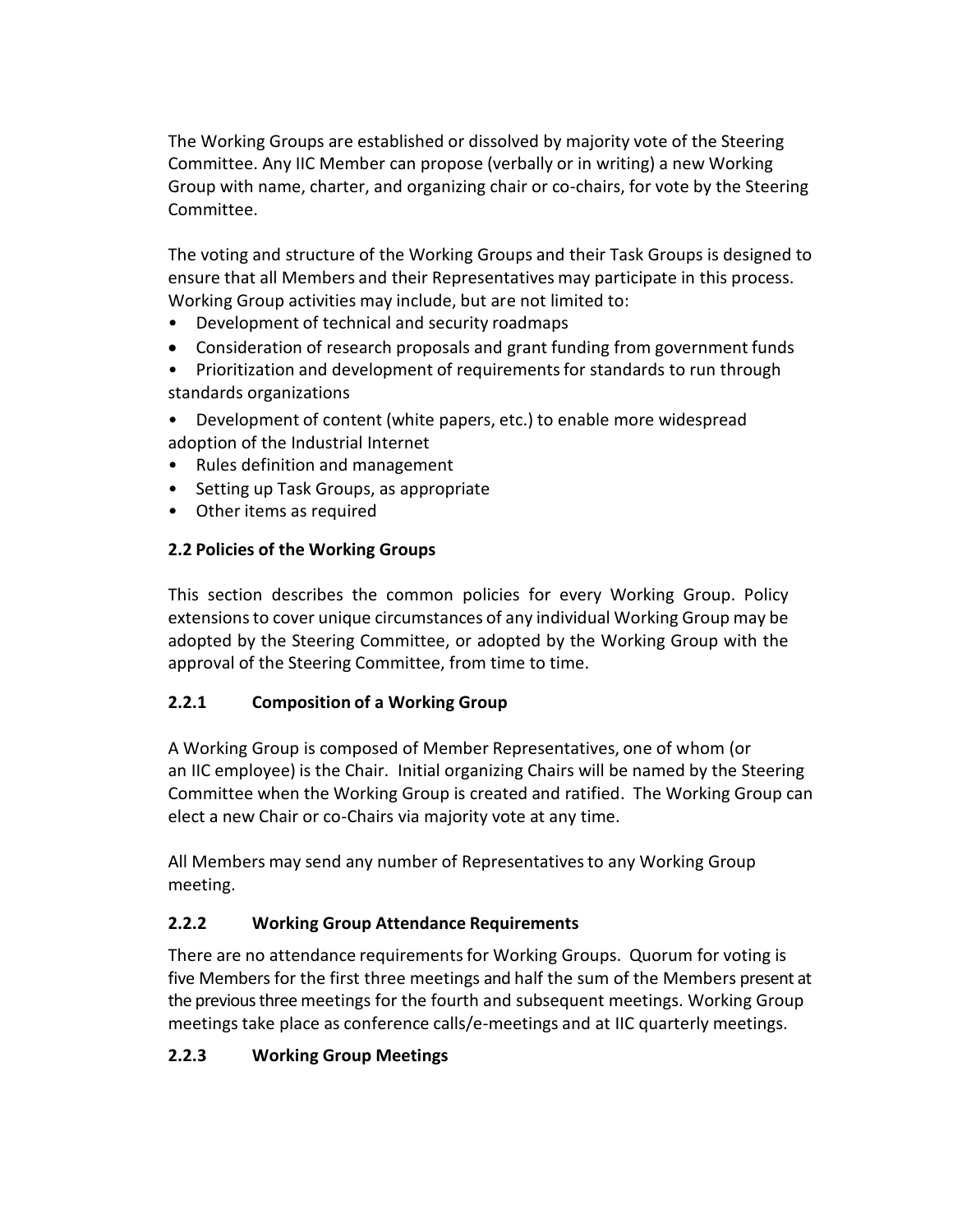Except as set forth in this document, Working Group meetings shall be conducted by the Chair or another appointed representative under the general guidance of Robert's Rules of Order.

All face-to-face meetings will be announced at least four weeks in advance to the entire IIC Membership. These meetings shall occur four times per year unless otherwise notified by the Working Group Chair. All meetings held by conference call or e-meeting shall be announced at least two weeks in advance to the entire IIC Membership.

The upcoming agenda and the minutes of the previous Working Group meeting shall be distributed at least one week before the next meeting. The content of the agenda for a meeting is managed solely by the Chair.

Only IIC Member Representatives, IIC and OMG staff members ("IIC Staff") and Invited Guests may attend meetings. Invited Guests must be invited by one Member in good standing or by the IIC Staff.

## **2.2.4 Voting Process of Working Groups**

Voting is limited to Working Group Membersin good standing on the date the poll was initiated. If a Member loses its voting status before an electronic poll has completed, and if that Member has already voted, the vote stands; if that Member has not voted, then a vote of Abstain is entered instead.

Each Member has one vote. Each Member eligible to cast a vote in a Working Group may deposit with IIC staff (and shall do so, if specifically requested by IIC staff) a letter signed by an authorized representative, naming a single individual as that Member's Voting Representative for one or more Working Groups. The registration must include postal, telephone, fax and email contact details. It is the responsibility of the Member to notify IIC Staff of any change to its Voting Representative for any Working Group.

The Voting Representative can vote in person at IIC meetings or electronically, unless he designates another individual to vote in his place via a signed, written proxy or other written communication to IIC. At no time will any Member have more than one vote in any poll.

A Voting Representative may also send an Item-specific proxy to IIC Staff, specifying precisely how that Member wishes its vote to be recorded on a particular agenda Item.

Unless explicitly over-ridden elsewhere in this document, a simple majority of the non-abstaining votes cast (either by the Voting Representative or the holder of a proxy) is required to pass any motion at a Working Group meeting. Polls can be conducted via email, voice, fax, print or via show of hands at in-person meetings.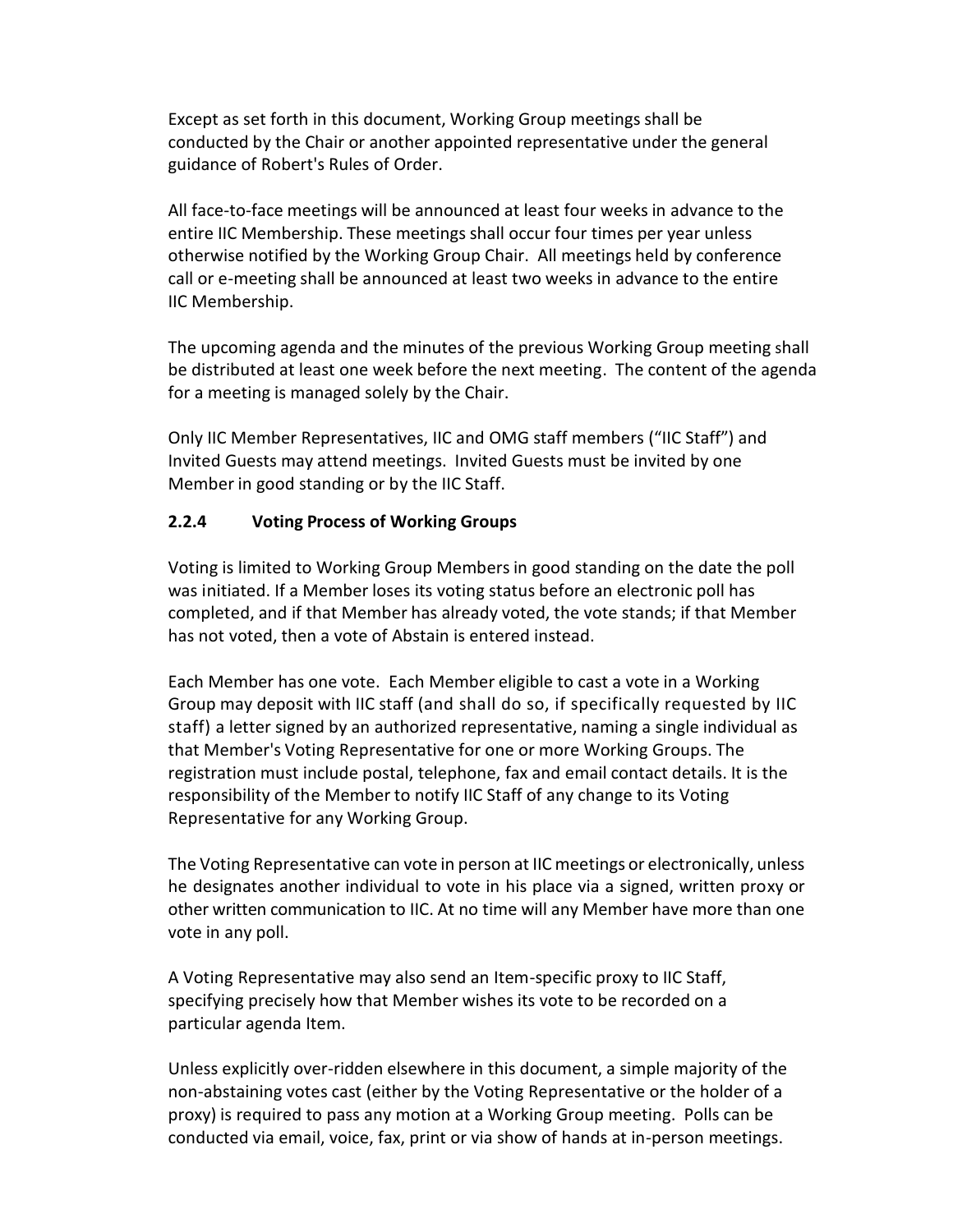Unless otherwise stated in the motion being considered, the deadline for voting in an electronic Working Group poll shall be 14 days from the date on which it was initiated and announced to the entire IIC Membership. The requirements for a quorum are stated in Section 2.2.2 above. If the number of votes cast does not satisfy the quorum requirements, then the motion fails. If quorum is satisfied and the appropriate majority of affirmative votes is attained, then the motion passes. The Chair of the Working Group immediately announces the result by email or other means and again in person at the next meeting.

# **2.2.5 Role of the Working Group Chair**

The Chair of the Working Group ("Chair") is responsible for the continued progress of the work program of the group concerned. The Chair shall ensure the following:

- The Working Group Charter is written and approved by the Steering Committee and is posted electronically.
- Meetings are scheduled in accordance with the applicable rules.
- Note is taken of which Members are represented at each meeting, whether by the Voting Representative, by a substitute, or by proxy.
- Meetings are announced and the agenda is published with appropriate notice prior to each meeting.
- A record of meeting minutes and all other distributed materials are kept and published electronically.
- A record is kept of all email discussions on matters under vote.
- Resolutions for recommendation to the Steering Committee are brought to the attention of the IIC Executive Director.

# **3 Working Group Task Groups**

In order to carry out its business in a timely and efficient manner, a Working Group may vote to establish Task Groups. Any Representative from a Member in good standing can join or be nominated to a Task Group.

Task Groups may set their own meeting schedules. They do not have to meet every time their Working Group meets, nor are they prevented from organizing meetings not colocated with their Working Group meetings, provided that in every case they follow the meeting notice and reporting criteria of their Working Group. Task Groups must report on their activities to their Working Group, including presenting Task Group recommendations (if any). The Working Group must approve major findings of their Task Groups prior to external publication of any documentation or recommendations.

# **4 Intellectual Property Rights**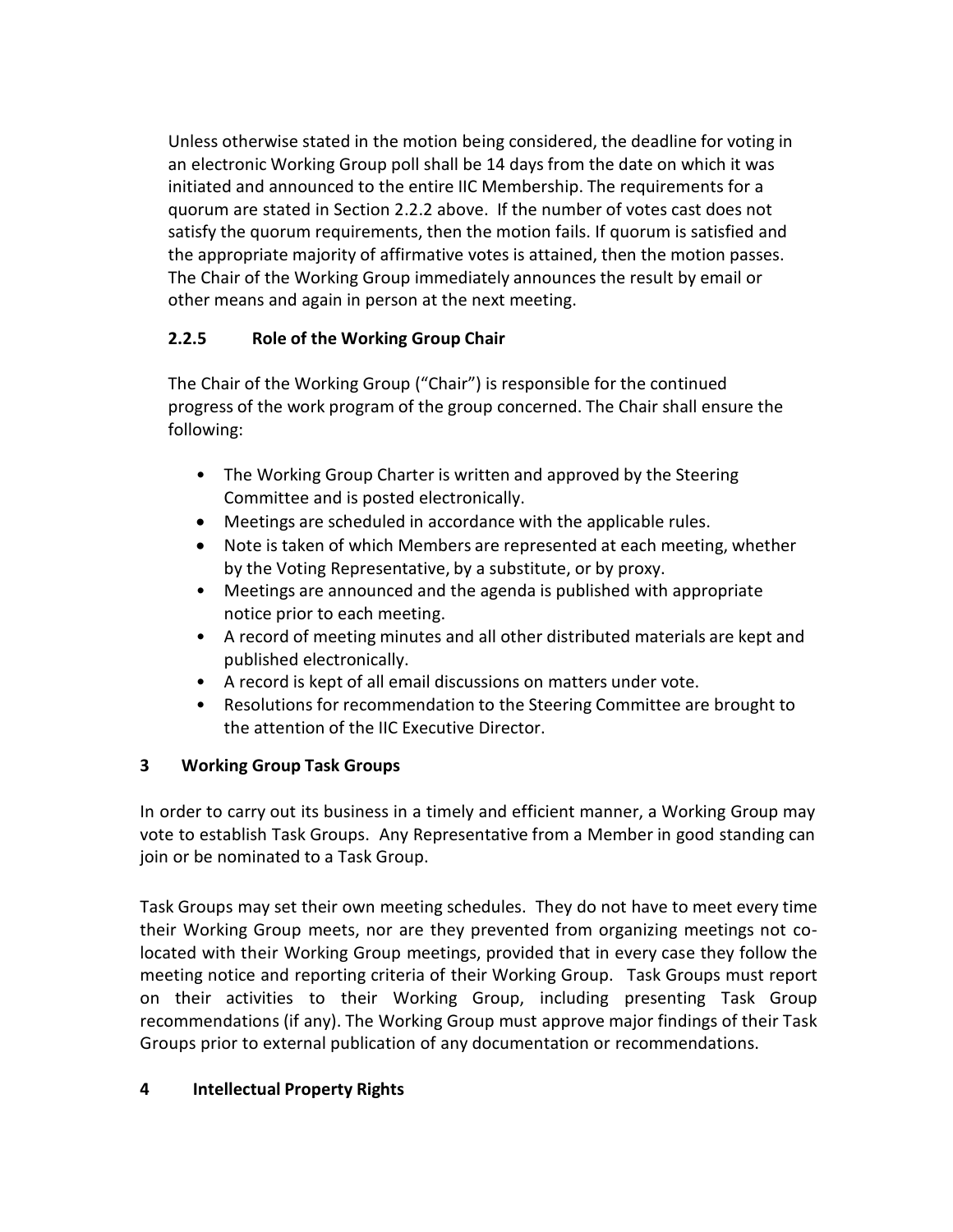This Section 4.0 Intellectual Property Rights of the Policies and Procedures of the IIC (the "IIC IPR Policy") is the governing document for all intellectual property rights ("IPR") policies of the Industry IoT Consortium.

## **4.1 IPR Principles**

## **4.1.1 Confidentiality**

Any information disclosed or submitted in connection with any Working Group or IIC activity is not confidential, except as expressly agreed to under a fully-executed (i.e., signed) agreement.

If a Member or other participant in IIC activities desires to keep certain information confidential, it must not disclose it orally, or in any written, electronic (such as email) or other Contribution or submission, unless it is expressly subject to a fully-executed written agreement that obligates the recipients to treat it as confidential.

## **4.1.2 Authority**

Each Member represents that its Representatives who make a Contribution to the IIC (each, a "Contributor") has the Member's authority and permission (and the permission of any other known copyright holders) to make each Contribution under the terms of this IPR Policy. No Contributions may be made to the IIC that fail to satisfy this condition.

## **4.1.3 Erroneous Statements**

Members will promptly notify the IIC if they become aware of any misrepresentations or errors with respect to their Contributions made by their Representatives or in their name. No person making proper use of such a Contribution in accordance with the Policies and Procedures of the IIC shall be liable to any Member for infringement or improper disclosure as a result of such use.

# **4.2 Copyright**

**4.2.1 License and Ownership**. Each Member and Contributor agrees to grant, and hereby grants, the IIC a nonexclusive, irrevocable, sublicensable, royalty-free, paid up, worldwide license, under its copyright in the Contribution, to use, copy and modify the Contribution, to make derivative works from it, and to publicly display, publicly perform and distribute the Contribution and any such modifications and derivative works, in each case with or without attribution to the IIC, Member or Contributor. Subject to the Member's or other person's ownership of copyright in a Contribution, the IIC shall own all copyright rights in any compilation or derivative work created by the IIC from Contributions in accordance with the copyright license expressly granted under this Section 4.2.1 and the terms of the IPR Policy.

No valid patent or copyright will be deemed waived or licensed by any disclosure through a Contribution, except for the copyright license expressly granted under this Section 4.2.1.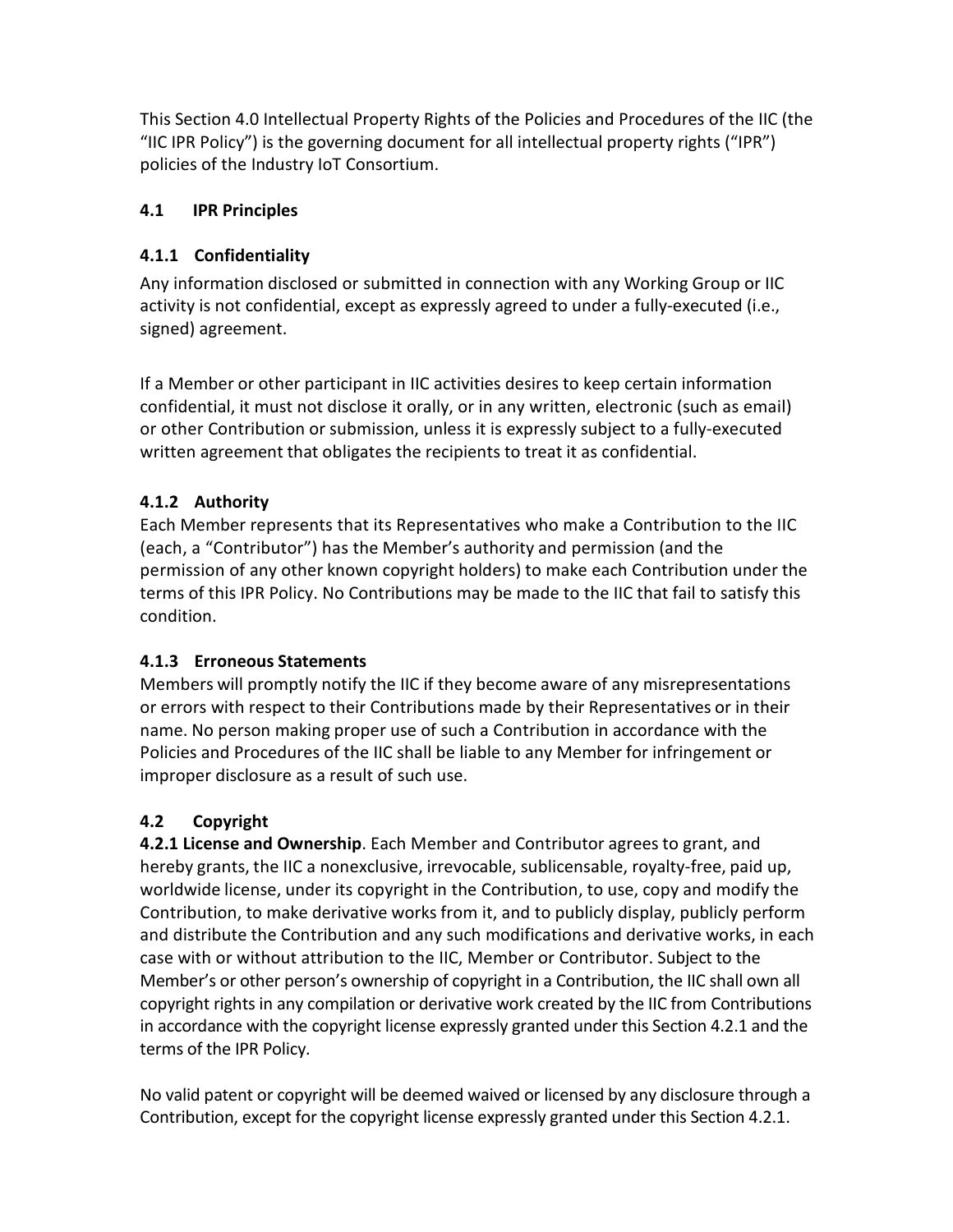**4.2.2 Conditions of Contribution**. If the IIC becomes aware that a Contribution contains material for which the necessary copyright licenses have not been granted, it will promptly notify all Members (and others to whom it distributed copies), cease distributing the Contribution and make no further use of the unlicensed material. The IIC has no duty to publish or otherwise use or distribute any Contribution.

# **4.3 Release of Material.**

The IIC will not release a Contribution or any derivative outside the IIC Membership without an explicit vote to release by the IIC Steering Committee or via an explicit vote to release certain types of Contributions to organizations with which IIC has a liaison.

## **4.4 Trademark**

All Members of the IIC grant the IIC and OMG the right to use the name of the Member's organization on the IIC and OMG websites and on related marketing materials, solely to indicate the Member's participation in the IIC.

## **4.5 Patents**

Except as specifically agreed under a separate agreement providing the terms and conditions governing the development and use of a testbed, no patent license or rights are granted (whether by implication, estoppel, or otherwise) by any Member(s) to any other Member(s) or third parties.

# **4.6 No Technical Development**

The IIC does not adopt technical specifications or specify technologies to be used, but may from time to time recommend that particular standard-setting or specificationdevelopment projects be undertaken under the management and rules of standards setting organizations.

# **5 Definitions and Acronyms**

**Charter:** The document defining the purpose of the Steering Committee, each Working Group and each Task Group.

**Contribution:** Any material (other than software) that (a) is submitted to a Working Group by a Representative of a Member in any written, electronic (including email) or other tangible form, such as during an in-person meeting or in an electronic conference or mailing list maintained by IIC, and (b) is proposed for inclusion in an IIC deliverable, such as a reference architecture, test case or white paper.

**IIC:** The Industry IoT Consortium.

**IIC Membership:** The aggregation of all IIC Members in good standing, or all such Members in the Member classification referred to.

**Invited Guest:** An individual attending an IIC meeting who does not represent an IIC Member, but is either (a) a liaison representative appointed by an external